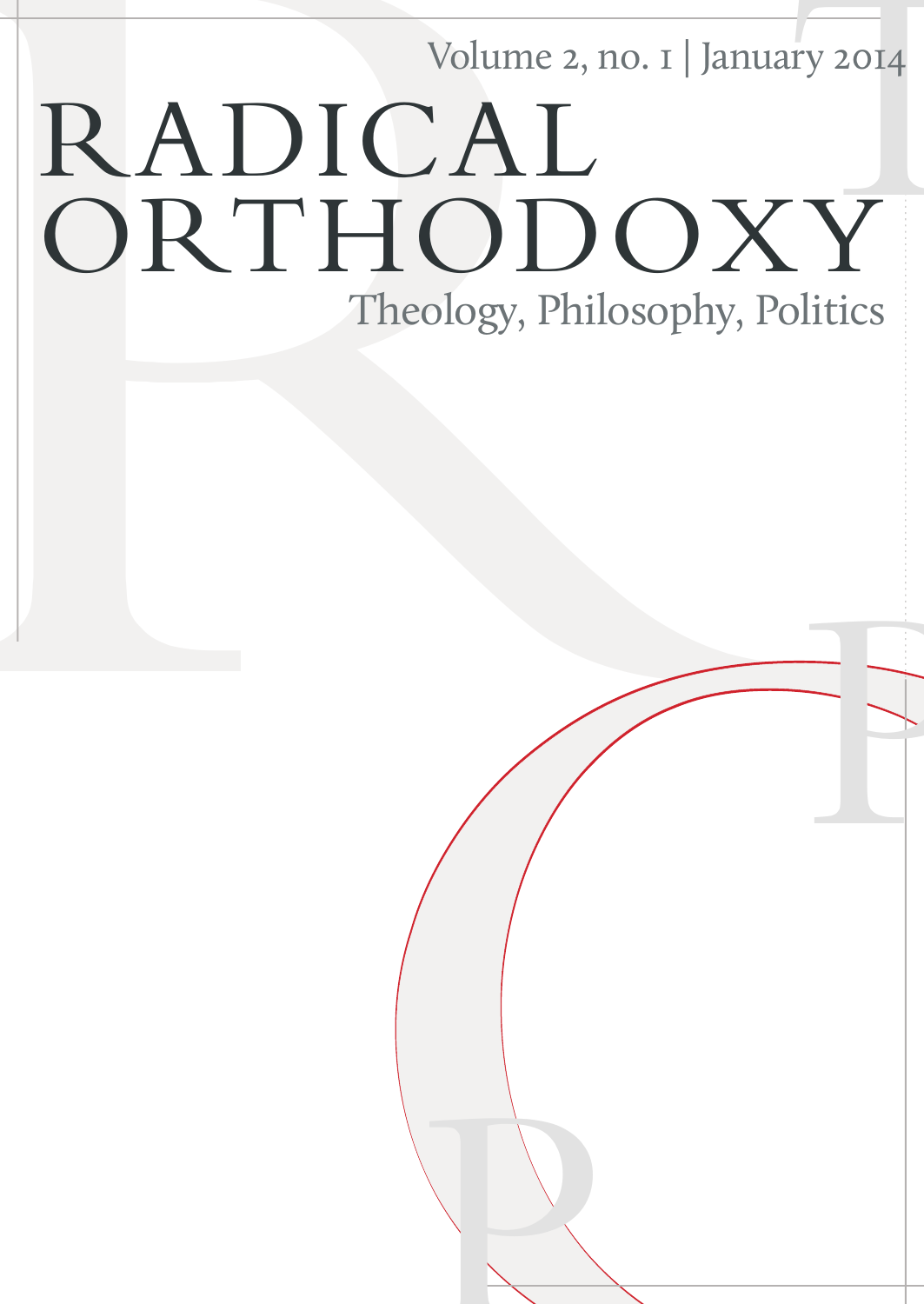## *Radical Orthodoxy: Theology, Philosophy, Politics*

#### **Editorial Board** Conor Cunningham Andrew Davison Alessandra Gerolin Michael Hanby Samuel Kimbriel John Milbank Simon Oliver Adrian Pabst Catherine Pickstock Aaron Riches Tracey Rowland

#### **Advisory Board**

Talal Asad William Bain John Behr John R. Betz Oliva Blanchette Phillip Blond

Evandro Botto David B. Burrell, C.S.C. Stratford Caldecott David Fergusson Lord Maurice Glasman Boris Gunjević David Bentley Hart Stanley Hauerwas Johannes Hoff Austen Ivereigh Fergus Kerr, OP Peter J. Leithart Joost van Loon James Macmillan Mgsr. Javier Martínez Alison Milbank Michael S Northcott Nicholas Rengger Michael Symmons Roberts Charles Taylor

Rudi A. te Velde Graham Ward Thomas Weinandy, OFM Cap. Slavoj Žižek

**Editorial Team** *Editor*: Christopher Ben Simpson

*Managing Editor & Layout*: Eric Austin Lee

*Copy Editor:* Seth Lloyd Norris Thomas

*Reviews Editor*: Brendan Sammon

*Radical Orthodoxy: A Journal of Theology, Philosophy and Politics* (ISSN: 2050-392X) is an internationally peer reviewed journal dedicated to the exploration of academic and policy debates that interface between theology, philosophy and the social sciences.

The editorial policy of the journal is radically non-partisan and the journal welcomes submissions from scholars and intellectuals with interesting and relevant things to say about both the nature and trajectory of the times in which we live. The journal intends to publish papers on all branches of philosophy, theology aesthetics (including literary, art and music criticism) as well as pieces on ethical, political, social, economic and cultural theory.

The journal will be published four times a year; each volume comprising of standard, special, review and current affairs issues. The journal will pursue an innovative editorial policy by publishing pieces both longer and shorter than those typically published in mainstream academic journals (alongside those of standard length).

**STYLE GUIDELINES:** Submissions must be made through the online system at [http://journal.radicalorthodoxy.org.](http://journal.radicalorthodoxy.org/) Please submit a Word or RTF document in Times New Romans, 12pt font, 1" margin on all sides, with 1.5 line spacing. *RO:TPP* uses Chicago/Turabian styleguide. References will be in footnotes (*not* endnotes). For examples see: <http://journal.radicalorthodoxy.org/index.php/ROTPP/about/submissions#authorGuidelines>